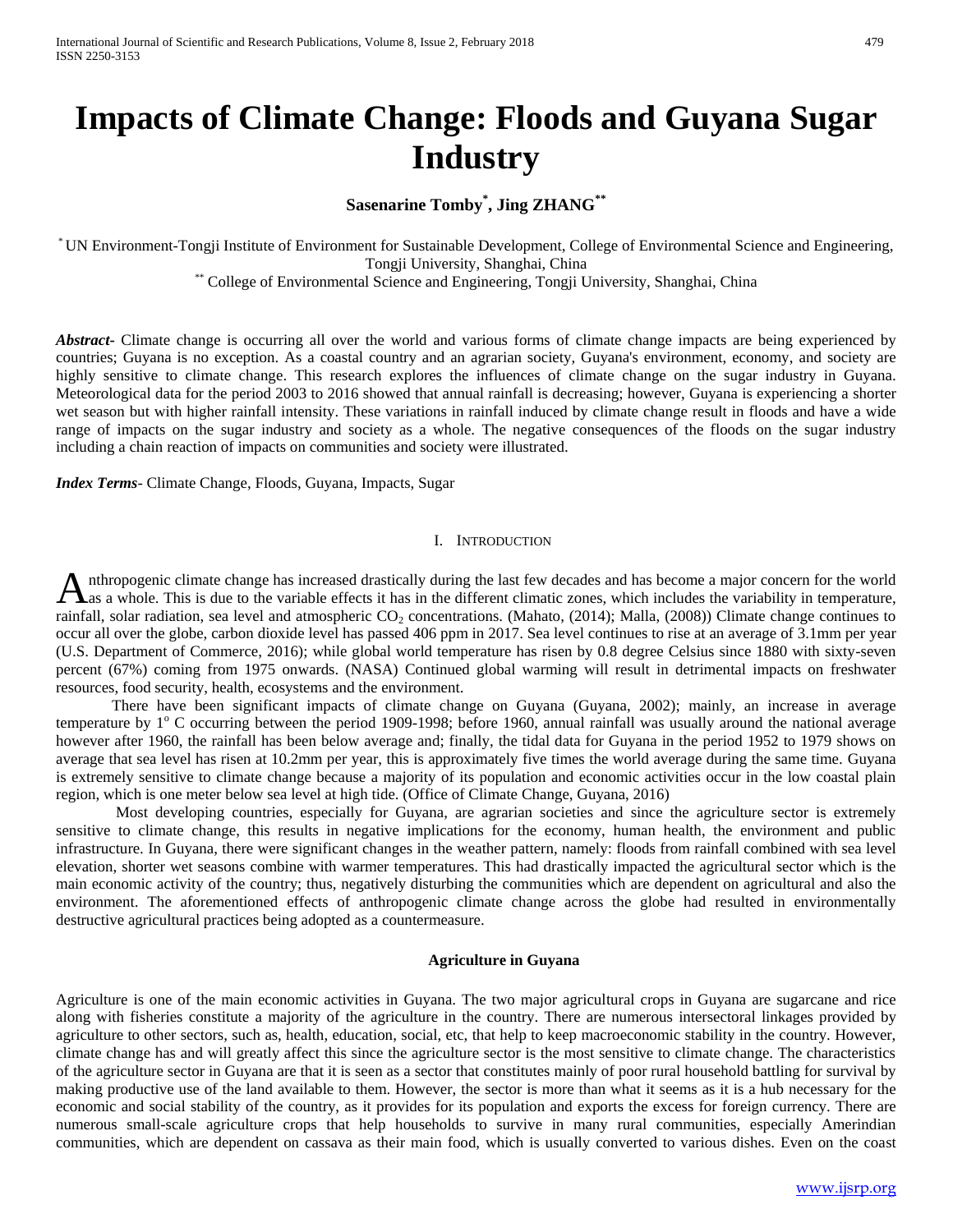where commercial agriculture dominates, there are numerous households cultivating different crops for their nutritional value as well as for an income generation necessary for survival. Thus, increasing the implications climate change has on the country's economic well-being and its people livelihoods. The major impacts of climate change will be caused by variations in rainfall patterns, since the huge flood in December 2005 to January 2006 was estimated to cost losses in the agriculture sector by US\$ 16.6 million; whereas the overall impact of that flood was 60% of the country's GDP.

Climate Change is a global issue, with developing countries feeling the brunt of it compared to developed countries. (Stern, 2007) Guyana is a small and poor country with the lack of data collection and reporting, particularly, on climate change and its impacts on the various economic, environmental and social sectors. The agriculture sector is one of those sectors with limited information although it is an essential sector of the country as a whole. Thus, this research will look at the agriculture sector, with the focus on Guyanese sugar industry, its importance to Guyana under the economic, environment and social framework and the impacts that floods induced by climate change have on it.

### II. THE SUGAR INDUSTRY IN GUYANA AND ITS INFLUENCES

Sugar cultivation (plantation agriculture) began in Guyana in the 1630s, which then expanded in the late half of that century to become the largest agricultural industrial operations in the country. It was historically the main commodity during colonial rule and its legacy still exists today in the twenty-first-century as it is a major economic activity for the country. It is the very foundations for which a majority of communities have been built on and around, its significance in Guyana's history cannot be overestimated. Today, although its influence on the Guyanese economy is on a decline mainly because of huge losses it has sustained in the past two decades; it still has strong social and cultural linkages throughout the country. The sugar industry is state owned by the Guyana Sugar Corporation (GuySuCo) which cultivates fifty thousand (50,000) hectares of land, containing six factories along the coastal area. It produces sugar for the local population and the majority for export. The increased intensity of the rainfall combined with the sea level rise (because drainage in Guyana is by gravity flow) has cause floods which impacted the industry's output negatively.

### **Economic Influences**

Agriculture in Guyana has contributed an average of 18.7% of GDP during the period of 2011 to 2014. While sugar alone has contributed an average 4 % of GDP during the same period, this, however, is a decline from previous years. Although it contributed such a small portion to the country's GDP during this period, it employs directly approximately 16,000 persons (with 95% being males; mainly because of the demand for manual labor), which is approximately one-seventh (1/7) of the country's employed population. It is the largest employer in any industry in Guyana and also the third largest earner of foreign exchange for the country. It depends on approximately 300 service providers for important inputs, while it also provides growth for rural communities since its employees are from rural communities. Out of its 50,000 hectares of cultivated land, approximately 8,000 hectares are operated by private individuals, thus it creates jobs for the private sector. Each factory has the ability to generate its energy needs during crop period by bagasse cogeneration. 60% of the drainage and irrigation the industry provides are for non-sugar areas; basically, it helps keep rural communities from flooding. (Thomas, 2015)

### **Environmental Influences**

Aerial applications of fertilizers, growth regulators, and herbicides to the crop at different growing stages have impacts on the environment, along with the increased use of agriculture inputs to counter the effects the of climate change. (Government of Guyana, 1996) Sugarcane is burnt before harvesting to get rid of any health hazards to manual harvesters; however, it has negatively impacted the environment because of the air pollution it causes.

### **Social Influences**

Sugar is much more than an economic activity for Guyana. For the rural communities, it is an institution of strong social and cultural ties due to the history of sugar in the country. GuySuCo creates a connection among employees since most of the work must be performed in teams. This builds a strong relationship among the workers, which in turn build the sense of a community because most of the villagers are working in the sugar industry. It provides an opportunity for personal relationships building. It is also the basis for which some communities are formed and if climate change causes the industry to downsize, it will result in the separation of people in the community because they will each have to go their separate ways in order to earn an income. In addition, GuySuCo has been over the years providing a number of services for communities, including, medical centers, provision, and maintenance of community grounds, training to private sugarcane farmers, transportation infrastructures, and drainage services. Thus, the impacts of climate change on it will affect the quality of services it offers, which in turn will affect the quality of life in the communities which depends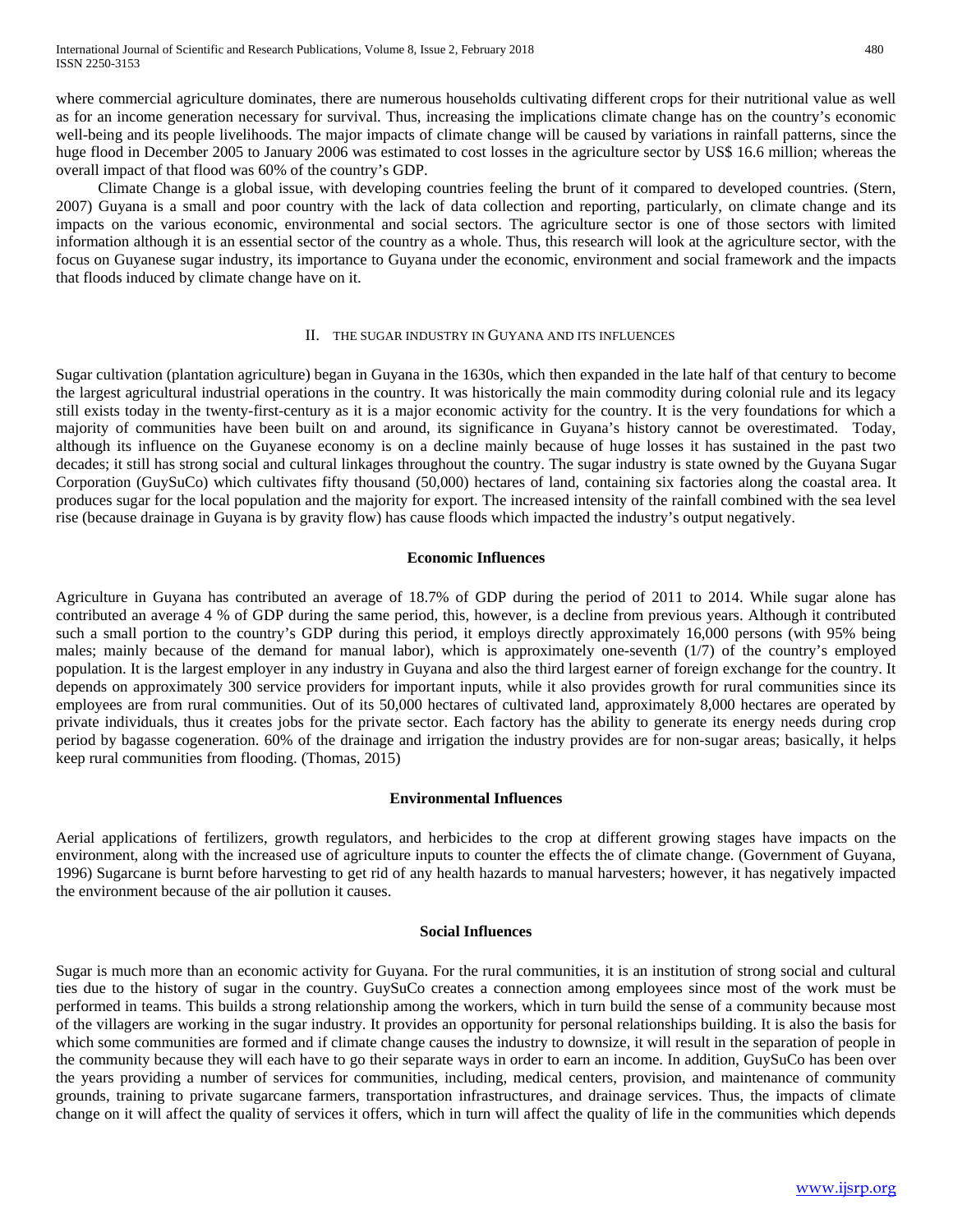on these services, negatively affecting human development. In the end, basically, people are the ones who will have to suffer the consequences of climate change.

# III. DATA COLLECTION, VALIDITY AND RELIABILITY

Meteorological data was collected from hydrometeorological office in Guyana. A documentary method was used to obtain other secondary data from sources, such as GuySuco's budgets, damage reports, climate change statistics, census data, agricultural statistics in the area, and other reports from GuySuCo, the agriculture ministry and the office of climate change in Guyana. The data collected was valid and reliable because it was obtained directly from GuySuCo (Albion/Port Mourant (A/PM) Estate), the hydrometeorological office, and other authorities which are official documents of the respective authorities.



# IV. RESULTS AND DISCUSSION

**Figure 1:** Dual-axis bar and line graph showing the annual rainfall (hydrometeorological office) and the number of floods (GuySuCo – Albion/Port Mourant (AN/PM) estate) for the period 2003 to 2016; along with a linear trendline of the bar graph.

The bar graph above shows the decrease of average annual rainfall during the period 2003 to 2016, as identified by the linear trendline. There was also a positive correlation of 0.64 between the numbers of floods, which is shown by the line graph, that GuySuCo (AN/PM Estate) recorded and the annual rainfall. The average annual rainfall during this study period is 2,478mm, whereas, the optimal annual rainfall for sugarcane growth is 1,500mm. (Sugarcane expert)

The bar graph in figure 2 below shows the inconsistency and unpredictable of the rainfall during the period 2003 to 2016. There is not a single month where the monthly rainfall is the same as the year before. This makes it extremely difficult for the sugar industry to cope with the situation which usually results in floods.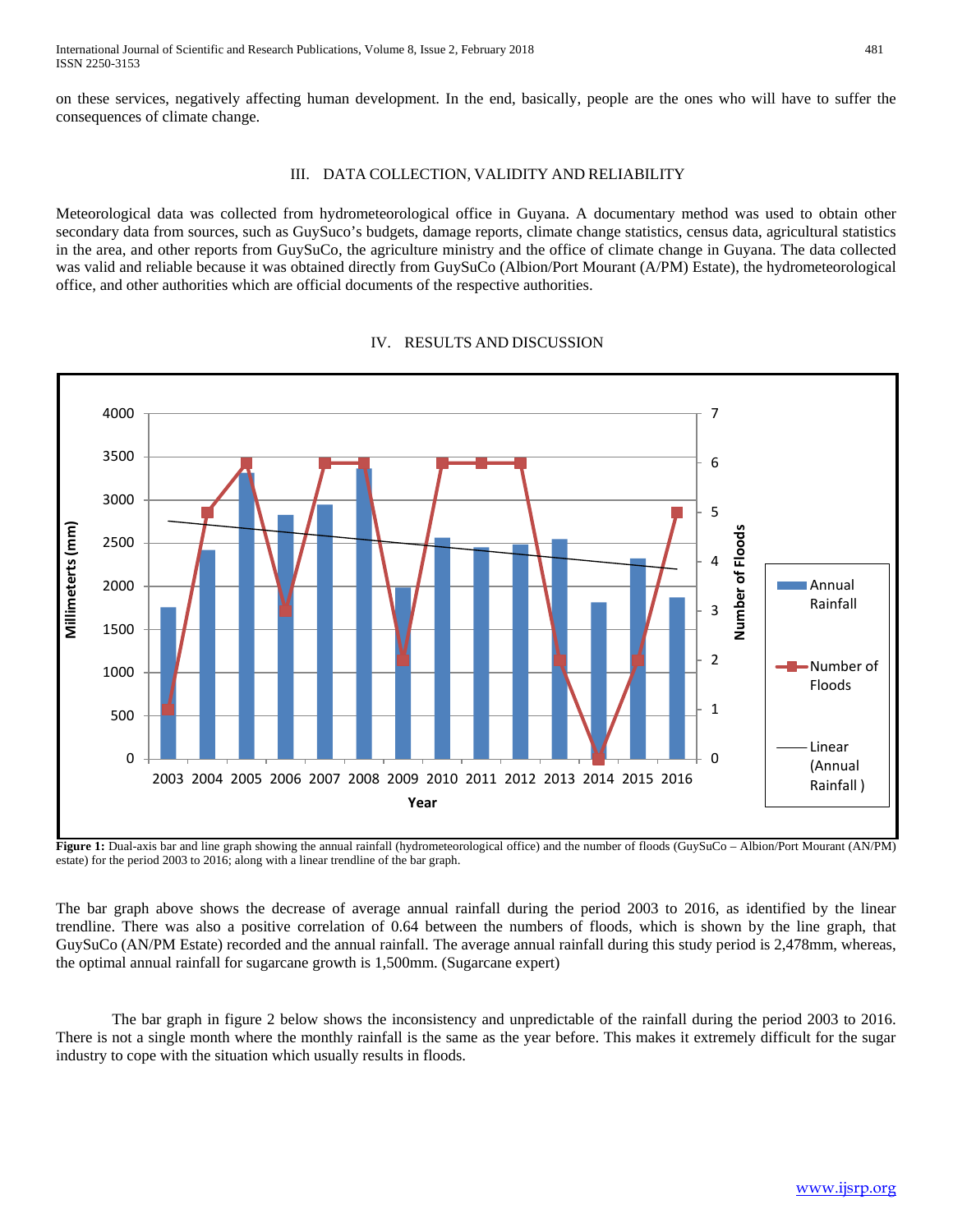

**Figure 2:** Bar chart showing the inconsistency and unpredictable among the monthly rainfall for the same month during the period 2003 to 2016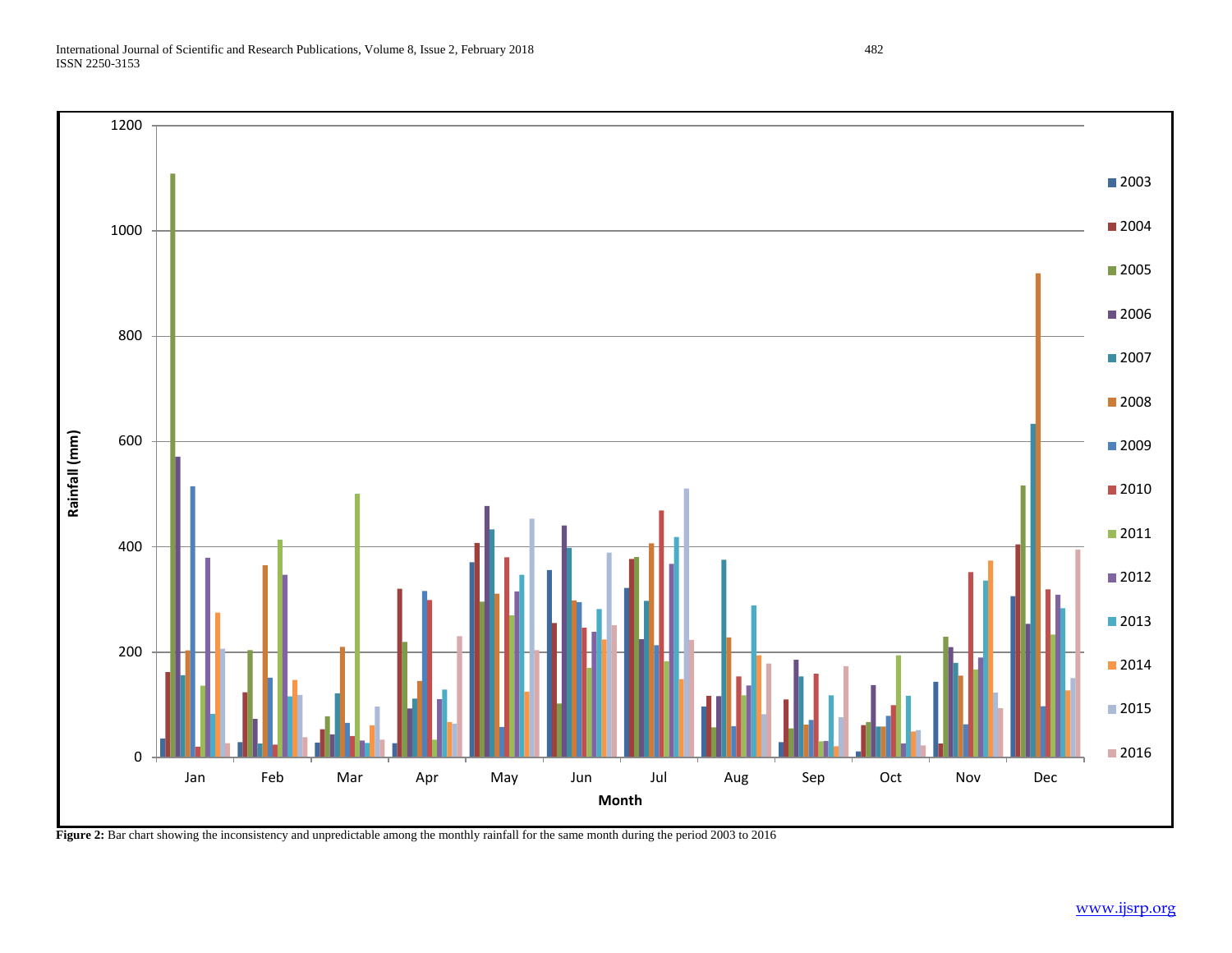# **Impacts of the climate change induced floods on the Sugar Industry**

These floods are a result of climate change and have had a number of impacts on the sugar industry. The impacts identified are as follows:

- 1. Reduced sugar production, the tons of cane per hectare (TCH) ratio is affected by floods because when sugarcanes are planted and floods occur, it rots the newly planted shoots in the fields or it severely affects its root development which is usually reconciled by extensive use of fertilizers which are expensive. Results in losses in the yield per hectare, which is a reduction of production/profit, since money was spent planting the sugarcane and now on fertilizers and workers to apply it. Finally, it results in the reduction of workdays for harvesting, transport and factory employees because of less sugarcane to harvest, transport, and process.
- 2. Increase pest usually occurs during the height of the rainfall period (usually December to January and May to June) because the sugarcane fields are surrounded by rice fields (which is on lower ground) and during these periods the rice fields are flooded first and pests (mostly sugarcane rats "Holochilus brasiliensis") migrate to the sugarcane fields. This results in lower quality of cane sugar and also workers have to be paid to "catch rats"; which is, a cost and a reduction in profit.
- 3. Reduce workdays are imminent during floods for the harvesting and transporting area employees simply because they cannot work or even reach the work location if all the roads/dams are flooded. This results in the loss of workdays for the factory area employees because there will be no sugarcane to process. Also, the floods may be unexpected, sugarcanes are usually "burn" and are waiting to be cut/harvest or worst the sugarcanes are already cut and are left on the ground to be loaded onto punts to be transported to the factory but because of the floods, these sugarcanes cannot be loaded or transported, as time passes, it reduces the sucrose content and quality. All of which results in a cost that must be borne by the corporation and usually results in millions of dollars.
- 4. Increase transporting time occurs when there are low levels of the flood, that is, sugarcane fields are not totally covered with water, only the roads/dams for traveling are and traveling is done by a makeshift boat (called "labor punt"). This results in more time being taken to get to the work location by the harvesting employees and thus less amount of work/harvesting being done, which also reduces the amount of sugarcane the factory has for processing. Since the roads/dams are flooded, punts cannot be pulled by tractors which are the usual transporting method but now punts will be pulled by a tug (a punt with a tractor engine installed), which is slower; resulting in a higher cost since workers are paid for their time spend, thus reducing profit.
- 5. Reduction in production, that is in the tons of cane per ton of sugar (TCTS) ratio, which occurs at the factory because of the above impacts, that is, pests' damage sugarcane and sucrose content are reduced because of the delays in harvesting and transporting time during floods.
- 6. Slower processing time during floods because whenever sugarcanes are harvested in floods (small), there is mud being loaded onto the punts with the sugarcane either manually or even worse by machines (sugarcane bell loaders). This increases the amount of processing time of the sugarcane to sugar, which leads to reducing sugar production per day and crop; thus, the corporation not being able to meet its production targets and loss of foreign exchange because the sugar is exported to other countries. In some situations, it threatens to lose a market and when this occurs, the corporation has to buy sugar from other countries and sell it to its buyers just to keep a contract valid. This results in huge amount of financial losses for the corporation.
- 7. The loss of workdays result in less income for the employees and their family to survive on and since communities were formed around the sugar corporation, almost all of the adults work for the corporation. This reduction of income now has an impact on communities/society, such as the workers stop sending their children to school because of the reduced income, workers become discouraged in work and will engage in crimes, such as robberies. So the floods have a chain reaction of impacts and if the corporation is to downsize or closure occurs because of financial losses, it will cause entire communities to collapse. Since the corporation profits are negatively affected by floods, it caused a reduction in services or quality of services the corporation provides to the communities, these include but not limited to health centers, training institutions for various academic and technical skills and community grounds for any kind of activities/events.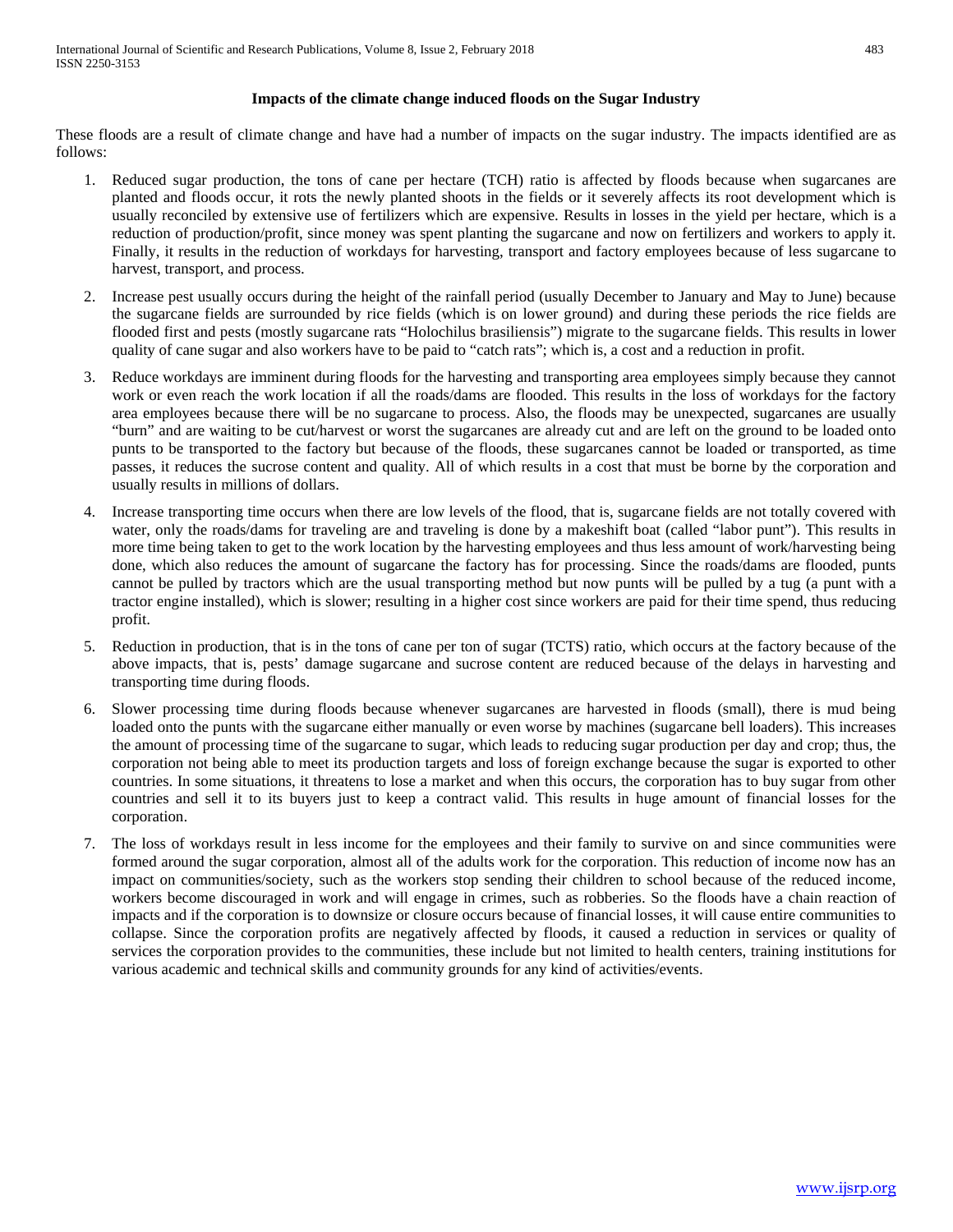

**Figure 3:** illustration of the impacts of floods on the Guyanese sugar industry and the chain reactions

#### V. CONCLUSION

The effects of climate change are felt throughout the world including Guyana. Guyana is an agriculture-dependent nation, thus climate change has impacts on it. The sugar industry is the largest agriculture industry in Guyana and has been faced with floods that have been caused by the variations in rainfall induced by climate change. This research was undertaken to understand the importance of the sugar industry in Guyana and to identify the impacts of floods to it so that information can be provided to the respective stakeholders.

Guyana had an average annual rainfall of more than 2,400mm during the period 2003 to 2016, whereas the sugarcane optimal growth rainfall per year is around 1,500mm, the excess rainfall (which is random, that is, the amount of rainfall is not predictable for any month because of the variations from one year to another and of higher intensity) usually results in floods and negatively affect the sugar industry. The number of floods experienced annually by GuySuCo (AN/PM estate) and annual rainfall had a positive correlation. These floods resulted in a number of impacts; namely, increased: cost, pests, fertilizer use, transporting, and processing time along with reduced profits, workdays and income, all of which had secondary impacts and a chain reaction on the economy, environment, and society.

In the final analysis, the sugar industry has economic, environmental and social influences in Guyana and under the condition of floods induced by climate change, it is being negatively impacted economically, environmentally and socially. This study adds significantly to addressing climate change in small countries like Guyana with minimal climate change studies. This study can serve as a guide for the stakeholders in climate change studies in Guyana. Suggestions for further research would include impacts of climate change on the entire agriculture sector or any other sector or even an entire country against the forms of climate change.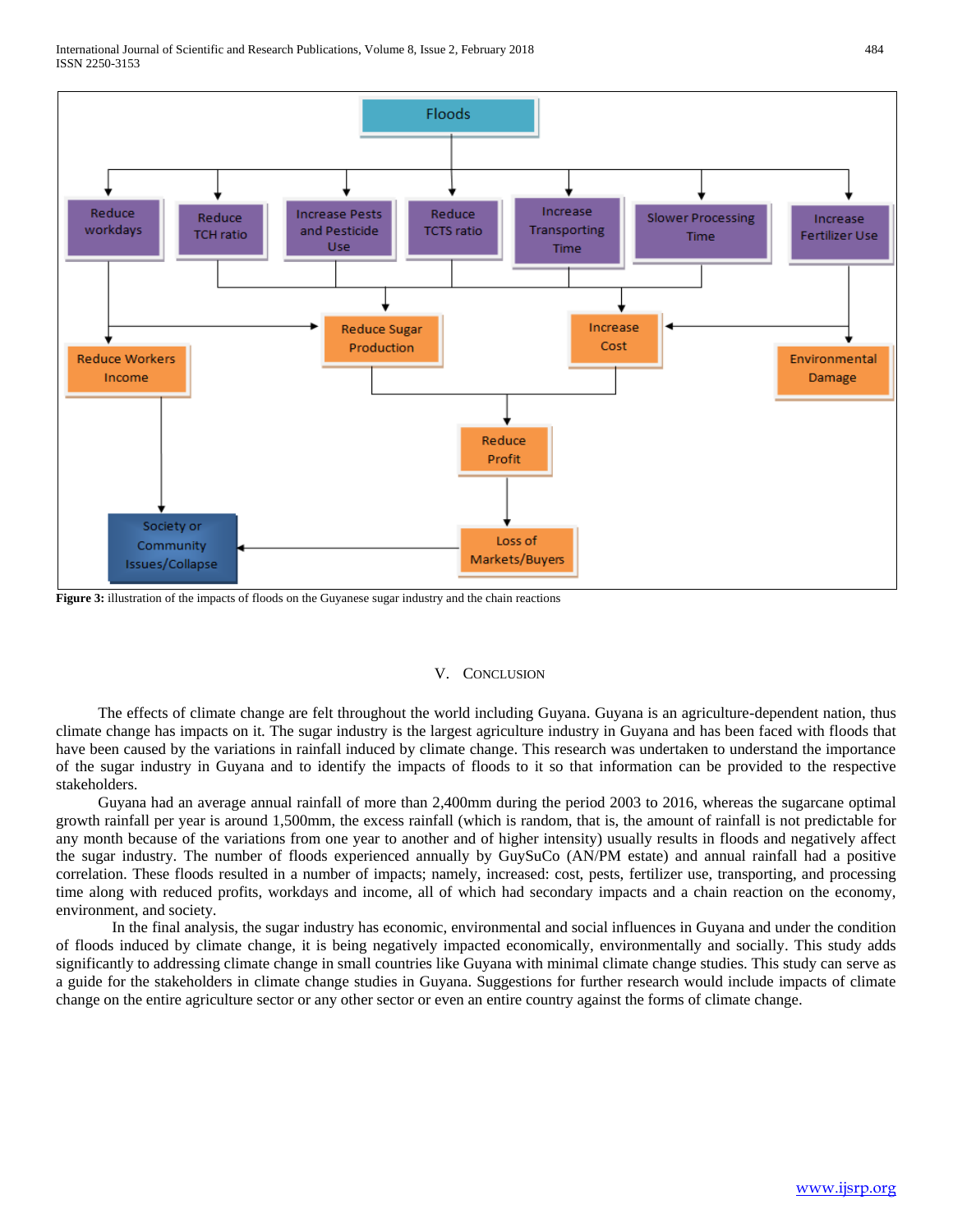#### **REFERENCES**

- [1] Baldos, U.L.C, Hertel, & T.W. (2014). Global Food Security in 2050: the role of agricultural productivity and climate change. *The Australian Journal of Agricultural and Resource Economics, 58*, 554-570.
- [2] Berrittella, M., Hoekstra, A. Y., Rehdanz, K., Roson, R., & Tol, R. S. (2007). The economic impact of restricted water. *Water Policy* (10), 259–271.
- [3] Bureau of Statistics. (2016). *2012 Housing and Population Census - Final.* Guyana: Bureau of Statistics.
- [4] Calzadilla, A., Rehdanz, K., Betts, R., Falloon, P., Wiltshire, A., & Tol, R. S. (2013). Climate change impacts on global agriculture. *Climatic Change* (120), 357- 374.
- [5] Caribbean Planning for Adaptation to Global Climate Change Project. (2014). *Guyana's Coastal Vulnerability and Risk Assessment - January 2002.* Belize: Caribbean Community Climate Change Centre.
- [6] Dasrat, L. (2008). Rodent Pest of Sugarcane with Special Reference to Holochilus Brasiliensis. England: University of Reading.
- [7] ECLAC. (2011). *An Assessment of the Economic Impact of Climate Change on the Agriculture Sector in Jamaica.* Subregional Headquarters for the Caribbean: Economic Commission for Latin America and the Caribbean (ECLAC).
- [8] Government of Guyana. (1996, May 29). *Chapter 33: The Sugar Industry*. Retrieved April 2, 2017, from National Development Strategy: http://www.guyana.org/NDS/chap33.htm
- [9] Guyana. (2002). Guyana's Initial National Communication (INC) in Response to its Commitments to the UNFCCC.
- [10] Guyana Sugar Corporation Inc. (2015). *Annual Report 2015.* Guyana: GuySuCo.
- [11] Guyana Sugar Corporation Inc. (2009). *Vulnerability and Capacity Assessment: Impacts of Climate Change on Guyana's Agriculture Sector.* Belize: Caribbean Community Climate Change Centre (CCCCC).
- [12] Guyana: In response to its commitments to the UNFCCC. (2001). *Climate Change Action Plan.* Guyana: Guyana.
- [13] Hayhoe, K., & et al. (2004). Emissions pathways, climate change, and impacts on California. *PNAS - Ecology and Applied Science, 101* (34), 12422–12427.
- [14] Haynes, C. R., Singh, J., & Davis, H. B. (2008). Recent rodent infestations on sugar estates in Guyana and the effectiveness of an integrated management approach to the problem. Guyana: Agriculture Research Centre, Guyana Sugar Corporation Inc.
- [15] Hobbs, P. (2007). Conservation agriculture: what is it and why is it important for future sustainable food production. US: Cornell University.
- [16] IPCC CZMS. (1992). *Global Climate Change and the Rising Challenge of the Sea.* Hague: Report of the Coastal Zone Management Subgroup. IPCC Response Strategies Working Group, Rijkswaterstaat.
- [17] Mahato, A. (2014). Climate Change and its Impact on Agriculture. *International Journal of Scientific and Research Publications, 4* (4), 1-6.
- [18] Malla, G. (2008). Climate Change and its Impact on Nepalese Agriculture. *The Journal of Agriculture and Environment*, 62-71.
- [19] NASA. (n.d.). *World of Change*. Retrieved March 16, 2017, from Earth Observatory: https://earthobservatory.nasa.gov/Features/WorldOfChange/decadaltemp.php
- [20] Neilsen, D., Smith, C. A., Frank, G., Koch, W., Alila, Y., Merritt, W. S., et al. (2006). Potential impacts of climate change on water availability for crops in the Okanagan Basin, British Columbia. *Canadian Journal of Soil Science, 86*, 921–936.
- [21] Office of Climate Change, Guyana. (2016). Understanding Climate Change Part 2: Impacts of Climate Change on Guyana and the World at large. Guyana.
- [22] Pathak, H., Ladha, J. K., Aggarwal, P. K., Peng, S., Das, S., Singh, Y., et al. (2003). Trends of climatic potential and on-farm yields of rice and wheat in the Indo-Gangetic Plains. *Field Crops Research* (80), 223-234.
- [23] Rachid, C. T., Santos, A. L., Piccolo, M. C., Balieiro, F. C., Coutinho, H. L., & et al. (2013). Effect of Sugarcane Burning or Green Harvest Methods on the Brazilian Cerrado Soil Bacterial Community Structure. *PLoS ONE , 8* (3), e59342.
- [24] Rosenzweig, C., & Parry, M. L. (1994). Potential impact of climate change on world food supply. *Nature, 367*, 133-138.
- [25] Stephenson, T. S., & et al. (2014). Changes in extreme temperature and precipitation in the Caribbean region, 1961–2010. *International Journal of Climatology, 34*, 2957–2971.
- [26] Stern, N. (2007). *The Economics of Climate Change: The Stern Review.* Cambridge, UK: Cambridge University Press.
- [27] The World Bank. (2008). World Development Report 2008: Agriculture for Development. Washington, DC: The World Bank.
- [28] Thomas, C. Y. (2015). Submission to the Guyana Sugar Corporation Commission of Inquiry. Guyana.
- [29] U.S. Department of Commerce. (2016, December 22). *Ocean Facts*. Retrieved March 16, 2017, from National Oceanic and Atmospheric Administration U.S. Department of Commerce: http://oceanservice.noaa.gov/facts/sealevel.html
- [30] Upreti, D. C. (1999). *Rising Atmospheric CO and crop response.* SASCOM Scientific Report.
- [31] WWF. (2004). Sugar and the environment: Encouraging better management practices in sugar production. WWF, Zeist, The Netherlands: WWF Global Freshwater Programme.